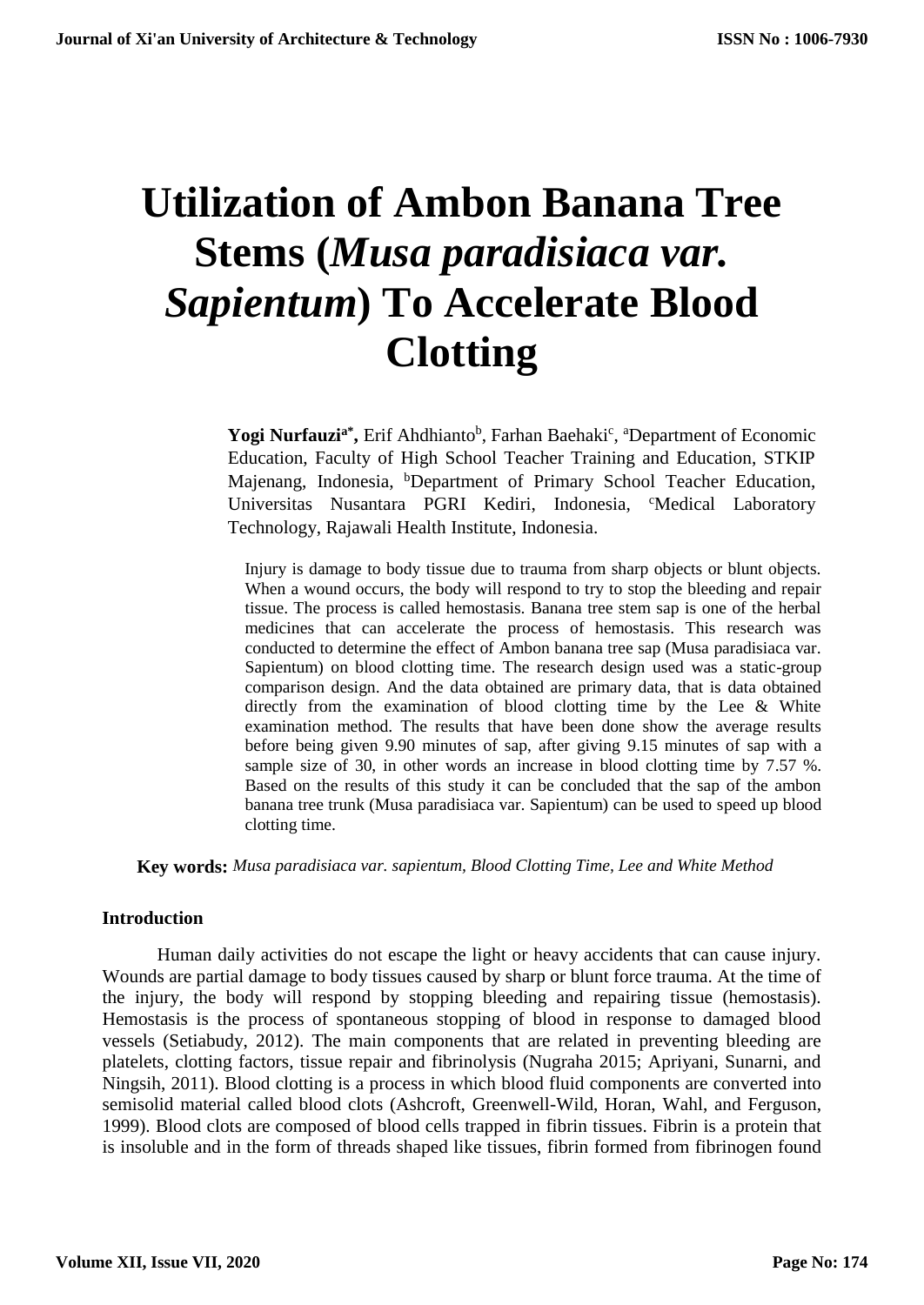in plasma. The change in fibrin from fibrinogen is due to the presence of thrombin, which is a proteolytic enzyme that can only work when it is active (Handayani and Haribowo, 2008). Some types of bleeding can be treated with modern and traditional treatment methods. Modern medicine generally uses modern technology in the process of making drugs. Traditional medicine tends to use natural ingredients around us, both obtained from plants and animals (Lee Huang et al., 1996).

In Indonesia there are more than 30,000 species of plants from a total of 40,000 species of plants in the world. A total of 940 of them have been declared efficacious as medicines, or around 90% of all medicinal plants in Asia (Nugroho, 2010). The use of traditional medicine is intensified because it is more easily accessible to the community, both in price and availability. Medicines are traditionally processed, hereditary, based on prescriptions of ancestors, customs, beliefs, or local customs, both magic and traditional knowledge are still believed to be able to treat various diseases. Plant parts of traditional medicine that can be utilized are roots, stems, leaves, sap, flowers and fruit. The type of plant used as an alternative medicine for treatment such as guava leaves, cloves, starfruit walu, banana trees, moringa leaves, crown of the gods flower, tamulawak, betel leaves and others (Thomas, 1992).

One of the plants used for treatment is the banana tree (musaceae) (Suyanti and Supriadi, 2005; Pari and Umamaheswari, 2000; Warzawer-Scwarcz, 1981). Banana trees are generally garden plants. Although in various regions the fruit has been cultivated to be taken. Banana trees always regenerate before they bear fruit through the shoots that grow on their bulbs. Appropriate climate and soil conditions that contain lots of humus allows bananas to spread in Indonesia (Dalimartha, 2005). Banana trees are widely used for various purposes of human life and are known as multipurpose plants because in addition to the fruit, parts of banana trees can be used, one of which is the sap of a banana tree that can be used as a healing wound (Best, Lewis, and Nasser, 1984 ; Warzawer-Scwarcz, 1981).

Banana tree trunks are widely used by the community because they have effectiveness for wound closure, antiseptics and blood clots (Bobbarala, 2012; Cowan, 1999; Cushnie and Lamb, 2005). In the banana tree sap there are substances such as carbohydrates, organic acids, salts, alkaloids, fats, tannins, flavonoids, saponins, mucus, enzymes and others (Sutrian and Yayan, 2011; Wang, 2008) . One of these substances, tannin, can accelerate the release of protein from cells and precipitate these proteins on the cell surface so that it can be useful to accelerate the process of hemostasis and blood clots (Ikramullah, 2015).

Clotting time (CT) is an examination to determine the time it takes for blood to clot in vitro, the unit used in the examination is minutes. This examination is considered effective and efficient, but this examination requires a long time and a decrease in coagulation factors that are less significant will not be measured (Nugraha, 2015).

Research conducted by Zaetun (2014) shows the average results of Clotting Time measurements on venous blood samples without the addition of sap of sap space is 6 minutes 18 seconds. Whereas the venous blood sample that is added to the sap is 1 minute 34 seconds. So it can be seen that the difference in blood clotting time between the two different treatments is very significant. The results of another study conducted by Tantan et al (2012) on "Effect of Musa Paraisiaca latex on the time of blood clots in mice in vitro". The results showed that the experimental group had an average blood clotting time at 16.46 seconds, while in the control group it was 35.02 seconds. The results of the study also showed a very significant difference in blood clotting time, with the experimental group having a faster blood clotting time. Based on this, this research was conducted using human blood samples.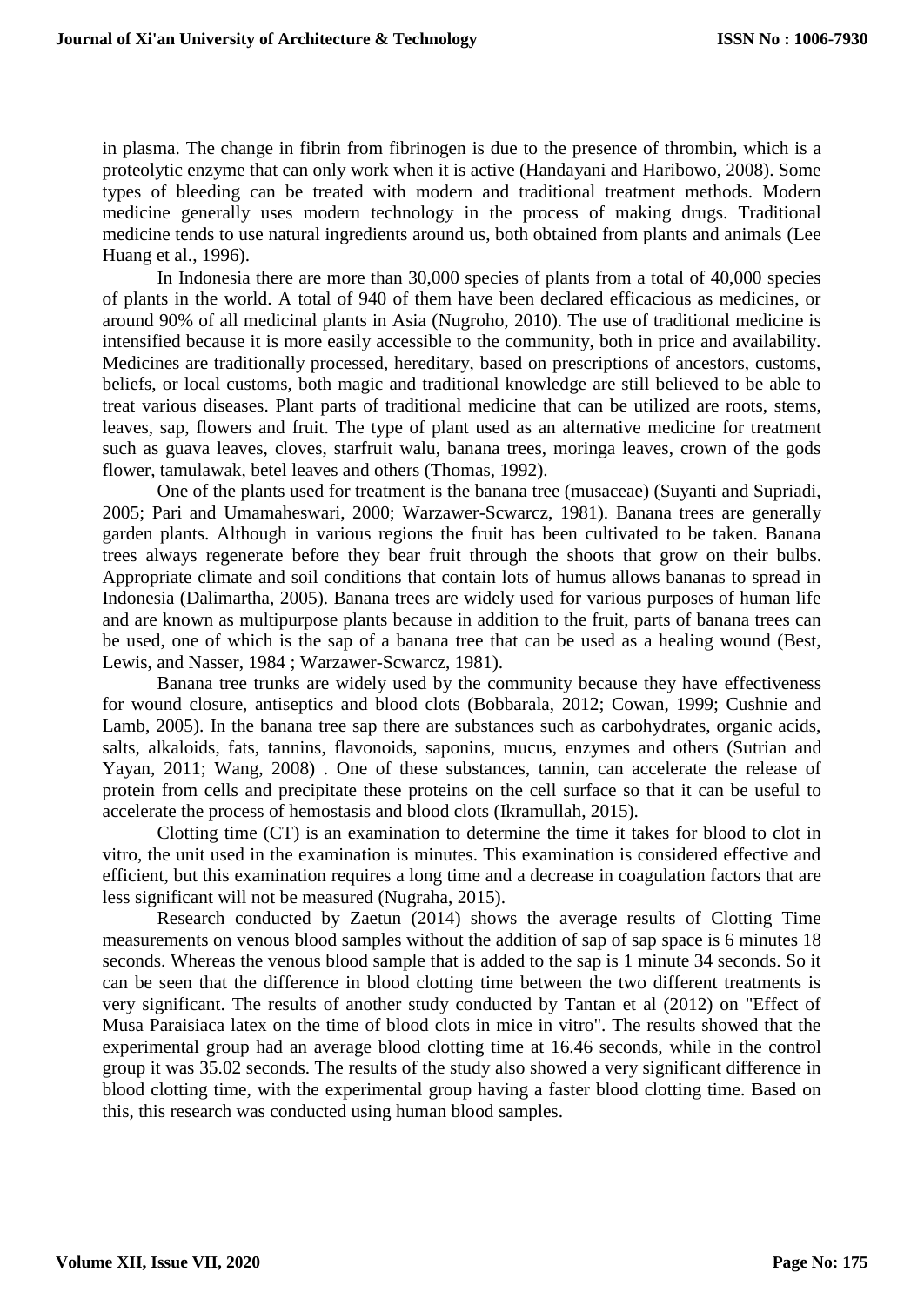#### **Research Method**

This type of research is experimental, where a study looks for influence between one variable with another variable with conditions that have been determined by the author. This research was conducted by Static-group comparison design. This study aims to determine the effect of an action on a group of subjects who received treatment, then compared with a group of subjects who did not get treatment (Nursalam, 2015). The sample is part of a number of characteristics possessed by the population used for research, is representative and must be valid (Sugiono, 2016). The number of participants involved was as many as 30 people. In order for the characteristics not to deviate from the population, before inclusion of samples it is necessary to determine the inclusion criteria, as well as the exclusion criteria. Inclusion criteria are general characteristics of research subjects in the target population and affordable populations. (Sastroasmoro and Sofyan, 2014). Inclusion criteria in this study were 1) participants did not have a history of hemostatic disorders (leukemia, hemophilia, thrombocytopenia); 2) participants are not taking anticoagulam (aspirin) drugs; and 3) non-lysis blood samples. While the exclusion criteria are some of the subjects who meet the inclusion criteria must be excluded from the study due to various reasons (Sastroasmoro and Sopian, 2014). Exclusion criteria in this study were participants who were not willing to be the research subjects.

### *Tools and Materials*

The tools used in this study were 3 ml syringes, torniquet, watrbath, 100  $\mu$ l and 50  $\mu$ l micropipets, serology tubes, stopwatches, knives, and sterile bottles. While the materials used are 70% alcohol cotton, label paper, ambon banana tree sap (Musa paradisiaca var. Sapientum), and venous blood samples.

#### *Collection of Ambon Banana Stem Tree Sap (Musa paradisiaca var. Sapientum)*

The sap is taken by cutting the trunk of a young ambon banana tree aged 2-3 months using a knife. The sap that comes out of a banana tree trunk is accommodated in sterile bottles of 200 ml and covered so as not to dry.

#### **Lee & White Method Clotting Time Measurement**

In this examination 6 test tubes were prepared. Tubes 1, 2 and 3 were not given the sap of the ambon banana tree. Whereas tubes 4, 5 and 6 were given the sap of the banana tree trunk of 150 µl each and then homogenized. After the six test tubes are ready, venous blood is collected using a syringe as much as 3 mL. When blood enters the syringe, the time is measured directly using a stopwatch. Next remove the needle from the syringe and put blood in tubes 1, 2 and 3 each 1 ml in each tube. Tubes 1, 2 and 3 are then put into a water bath to be heated at 37 ºC. Observations were made by tilting the tube to an angle of 450. The time reported as clotting time is the total time from blood entering the syringe until the formation of clots in tube 3. Then steps 3 through 8 are repeated for tubes 4, 5, and 6 without the addition of stem sap. Ambon banana tree.

#### **Results and Discussion**

In this study the data used are primary data, that is data obtained from the results of direct inspection. Available data will be presented in the form of descriptive tables and processed statistically to make it easier to explain the results of the study (see Table 1).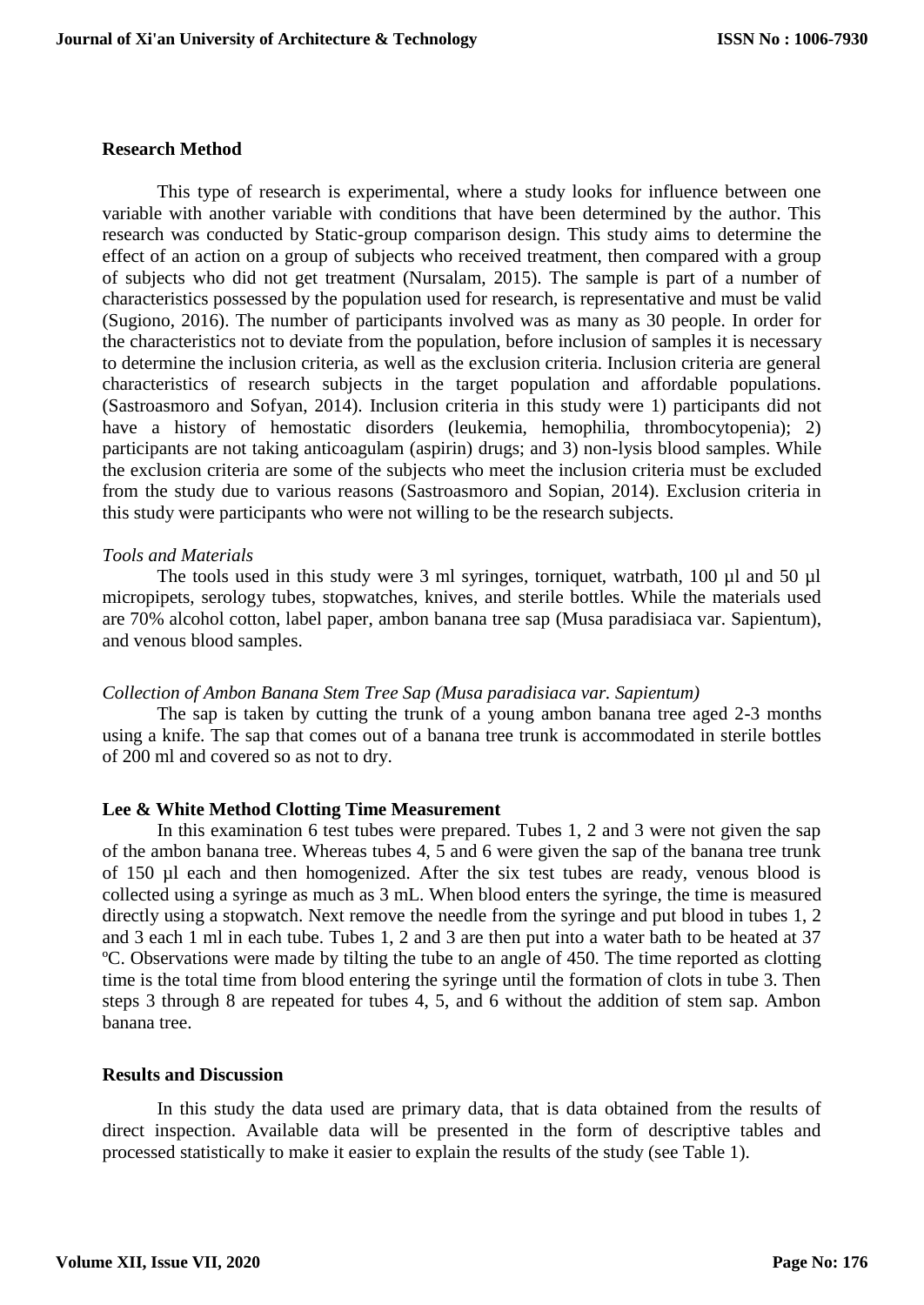| <b>Blood Clotting</b><br><b>Time</b> | N  | Average<br><b>Time</b><br>(Minute) | <b>Minimum</b><br>Time<br>(Minute) | <b>Maximum</b><br><b>Time</b><br>(Minute) | <b>Standard</b><br><b>Deviation</b> |
|--------------------------------------|----|------------------------------------|------------------------------------|-------------------------------------------|-------------------------------------|
| Without Giving the                   | 30 | 9.90                               | 8.0                                | 12.0                                      | 1.25                                |
| Banana Tree Trunk                    |    |                                    |                                    |                                           |                                     |
| By Giving Banana                     | 30 | 9.15                               | 7.0                                | 11.5                                      | 1.20                                |
| <b>Tree Trunk</b>                    |    |                                    |                                    |                                           |                                     |

**Table 1** Data from the Measurement of Blood Clotting Time Using the Lee and White Method

**Table 2** Statistics Test Results From Comparison of Blood Clotting Time

| <b>Blood Clotting</b><br><b>Time</b> | N |                     | $Average + SB$ Difference $+SB$ | IK 95%                |  |
|--------------------------------------|---|---------------------|---------------------------------|-----------------------|--|
| Without Giving the $30$              |   | $9.90 \pm 1.25$     |                                 |                       |  |
| Banana Tree Trunk                    |   |                     |                                 |                       |  |
|                                      |   |                     | $0,78 \pm 0,42$                 | $0,87\pm0,55$ < 0.001 |  |
| By Giving Banana                     |   | 30 $9.157 \pm 1,20$ |                                 |                       |  |
| Tree Trunk                           |   |                     |                                 |                       |  |

The data in Table 1 shows that there is a time difference between the sample given with ambon banana tree sap and those without ambon banana tree sap. The blood clotting time which was given by banana tree sap was 0.72 minutes faster than the sample without banana tree sap. Or in other words the freezing time is shorter by 7.57%. To see the significance of these two results, a statistical test was carried out using the paired T test (see Table 2). T test results showed a P Value of 0.00. This value is below the value of 0.05. So it can be said that the difference is significant and the administration of ambon banana tree sap can accelerate blood clotting time.

The time difference obtained shows that the content of chemical elements in the sap of the ambon banana tree trunk (Musa paradisiaca var. Sapientum) can accelerate blood clotting. The acceleration was due to the chemical content in the sap of the ambon banana tree trunk (Musa paradisiaca var. Sapientum), including tannins and flavonoids. One of the chemical compounds contained in the sap of the ambon banana tree trunk (Musa paradisiaca var. Sapientum) is tannin which is able to accelerate the release of blood protein, namely fibrinogen from cells and precipitate these proteins on the cell surface. Fibrinogen forms fribin threads assisted by thrombin to form blood clots, blood clots occur because fibrin threads will be related to one another and form fibrin meshes that travel in all directions and capture blood cells. And tannins are also polyphenols which have medicinal properties as a wound due to their hemostatic activity by depositing proteins to form clots in the wound (Ikramullah, 2015; Hassanpour, Maheri, Eshratkhah, and Mehmandar, 2013). Besides tannin, there are also chemical compounds that can accelerate hemostasis, namely flavonoids (Cushnie and Lamb, 2005; Lewis, Fields, and Shaw, 1999). Flavonoids have a hemostatic effect by accelerating the increase in platelet counts (Ikramullah, 2015; Cushnie and Lamb, 2005).

As for samples that do not show the acceleration of blood clotting time (sample numbers 14, 17, 19 and 20 (given the sap of the ambon banana tree), the blood clotting time is not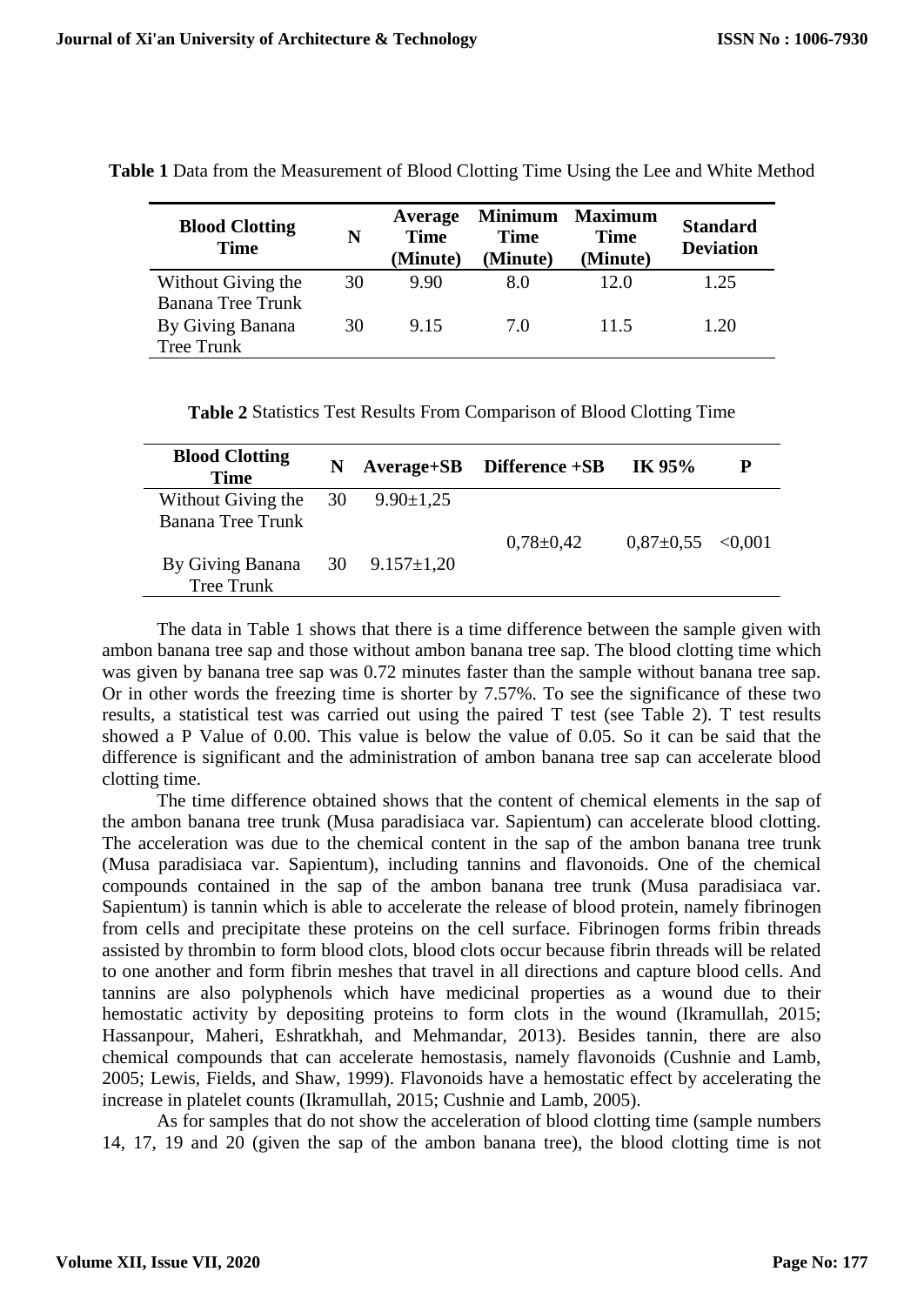different from the sample without being given the sap, even the clotting time is longer. can be related to factors that can affect blood clotting time which consists of technical factors or clinical factors.Technical factors can be caused by several things such as when carrying out blood from the syringe is too hard, causing blood lysis and storage of latex samples and clinical factors can be caused by Pathological conditions, for example in patients with hemophilia, von Willbrand's disease and thrombocytopenia, the effects of drugs and alcohol consumption can also lead to prolonged hemostasis (Zaetun, 2014).

In different conditions the shortening of blood clots can occur due to several things such as the taking of venous blood which is inappropriate and too long which results in blood foam in the syringe which can cause a shorter clotting time. In addition, impurities in the tube can trigger platelet aggregation which causes shorter blood clotting times. In a person who has thrombophilia (a state of hypercoagulation) can also cause a shorter coagulation time (Zaetun, 2014).

## **Conclusion**

Based on the results of research conducted, it can be concluded that the sap of the ambon banana tree trunk can be used to speed up blood clotting time. The freezing time obtained by giving the sap of the ambon banana tree trunk (Musa paradisiaca var. Sapientum) shows the average time of 9.15 minutes. Whereas the blood clotting time obtained without giving the sap of the ambon banana tree trunk (Musa paradisiaca var. Sapientum) shows the average time of 9.90 minutes. So there is a significant time difference on the results of the clotting time examination with a time difference of 0.72 of 7.57%. Despite this, further research needs to be done. Especially in terms of the antibacterial properties of the ambon banana tree sap.

#### **Acknowledgements**

The researcher would like to thank Lembaga Pengelola Dana Pendidikan (LPDP) Indonesian endowment fund for education, Finance ministry of Indonesia for supporting this research.

## **References**

- Apriyani, S., Sunarni, T., dan Ningsih, D. (2011). Efek Estrak Etanol Herba Babadotan *(Ageratu, conijoides, L)* Terhadap Waktu Pendarahan Dan Pembekuan Darah Pada Tikus Putih Jantan (*Rattus norpegicus)*. *Jurnal farmasi Indonesia*.
- Ashcroft, G. S., Greenwell-Wild, T., Horan, M. A., Wahl, S. M., Ferguson, M. W. J. (1999). Topical Estrogen Accelerates Cutaneous Wound Healing In Aged Humans Associated With An Altered Inflammatory Response. *Am. J. Pathol*. 155:1137-1146.

Best, R., Lewis, D. A., and Nasser, N. (1984). The Anti-Ulcerogenic Activity of The Unripe Plantain Banana *(Musa Species)*. *Br. J. Pharmacol.* 82(*1*): 107-116.

Bobbarala, V. (2012). *Antimicrobial Agents*. Croatia: Intech.

Cowan, M.M. (1999). Plant Products as Antimicrobial Agents. *Clinical Microbiology Reviews*.  $12: 564 - 582.$ 

Cushnie, T.P.T., dan A.J. Lamb. (2005). Antimicrobial Activity of Flavonoids. *International Journal of Antimicrobial Agents*. 26: 343 – 356.

Dalimartha, S. (2005). *Atlas Tumbuhan Obat 2nd Ed*. Jakarta: Trubus Agriwidya.